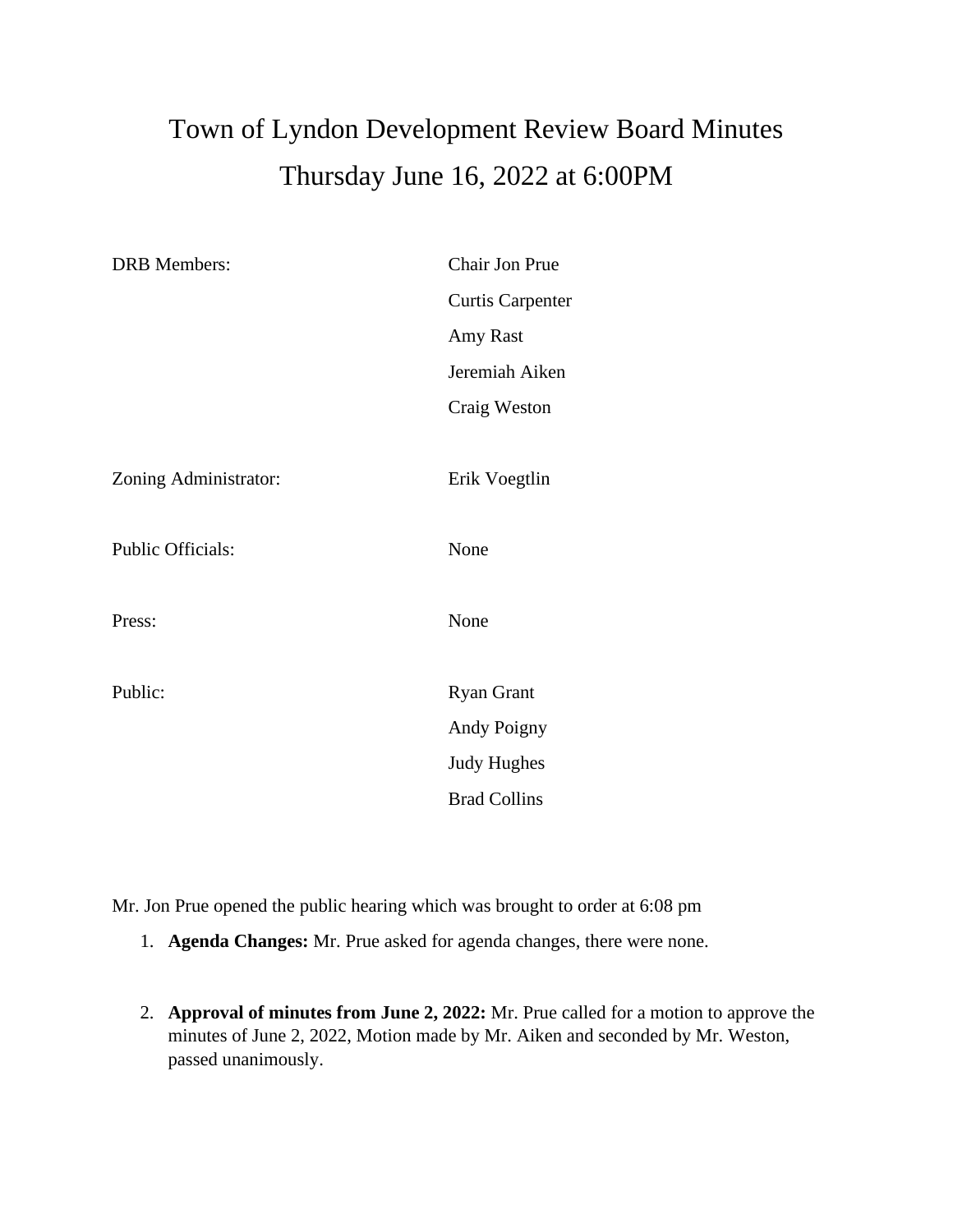## 3. **Public Comment for Non-Agenda items:** None.

Mr. Prue provided an explanation of "interested persons' and their ability to appeal a decision issued by the Board. Mr. Prue then swore in anyone wishing to provide testimony. Mr. Prue gave a brief explanation of the development review process; each item will be opened and then there will be disclosures of conflict of interest. The Board hears presentations by the applicant(s), asks questions of the applicant(s), and then opens the floor to public comment or written comment. Once the Board has received all relevant information the public hearing is closed, and the Board has up to 45 days to deliberate prior to issuing a written decision on an application. Applicants and all interested persons are notified of the decision by the Zoning Administrator and all decisions by the Board are subject to a 30-day appeal period. Mr. Prue reminds applicants that when there are 5 DRB members or less in attendance, the applicant can choose to postpone their hearing to another date when there may be more DRB members present to hear the application.

4. **2022-048:** Brad Collins is seeking approval for the installation of 1, 46 in X 160-foot fence sign and 1, 46in X 80-foot fence sign. The request requires approval of DRB in accordance with Section 16.13 of the Town Zoning Bylaws due to the total area of the signs. The property is located at 307 Lynburke Rd and is in the Commercial district.

Mr. Prue gave control over to Mr. Collins. Mr. Collins explained his application and gave his address and how he wanted to install a fence/ sign with his logo on it. Mr. Collins apologized for not filling out a permit ahead of time. Mr. Collins explained that people still are not aware that there is a gym on the property, so he wants to put up this fence/ sign so that it is more well known that there is a gym there by providing this visual aid to Lynburke Rd. Mr. Weston asked if the applicant is asking to put up an 80-foot fence that is at the south entrance. Mr. Collins explained that he installed snow fencing with his logo on the entire fence that repeats the logo every 6 feet. Mr. Weston asked if the applicant knew if this fence was out of the right of way on route 5. Mr. Collins explained that it was on private property. Mr. Prue asked how far up the road that the fence would be going. Mr. Collins said that it would be about 4 to 5 feet from the road. He also said it was about 36 feet from the center of the road roughly. Ms. Rast asked if anyone knew the right of way there. Ms. Rast added that Mr. Collins needed to check with the state to make sure that it is out of the right of way. Ms. Rast explained that any updates need to be legal and to check with the district 7 state maintenance office. Mr. Weston asked what the sign ordinance was in this district. The ZA explained that the applicant cannot exceed 100 square feet total for signage. Mr. Weston asked what the square feet would be, and Mr. Collins added that with the measurements it would be 240 square feet. Mr. Weston asked how big his logo was and Mr. Collins answered with 3 feet by 2.5 feet high. Mr. Prue asked about existing signage. Mr. Collins said he has a sign right in the front behind the road on the south side and it is 72X82. Mr. Weston asked what color the sign would be, and Mr. Collins said it was blue and Mr. Weston added that he is imagining a banner. Mr. Prue asked for a picture of the sign and Mr. Collins sent a picture to the ZA and was able to put it on the screen for all to see. Mr. Weston added that this would be 160 feet and Mr. Collins reiterated that the repeating cycle on the fence and sign that would go every 6 feet. Mr. Prue added that the issue that is coming up is that the sign being in the commercial district, and he is allowed to have 1 sign and one free standing sign, not to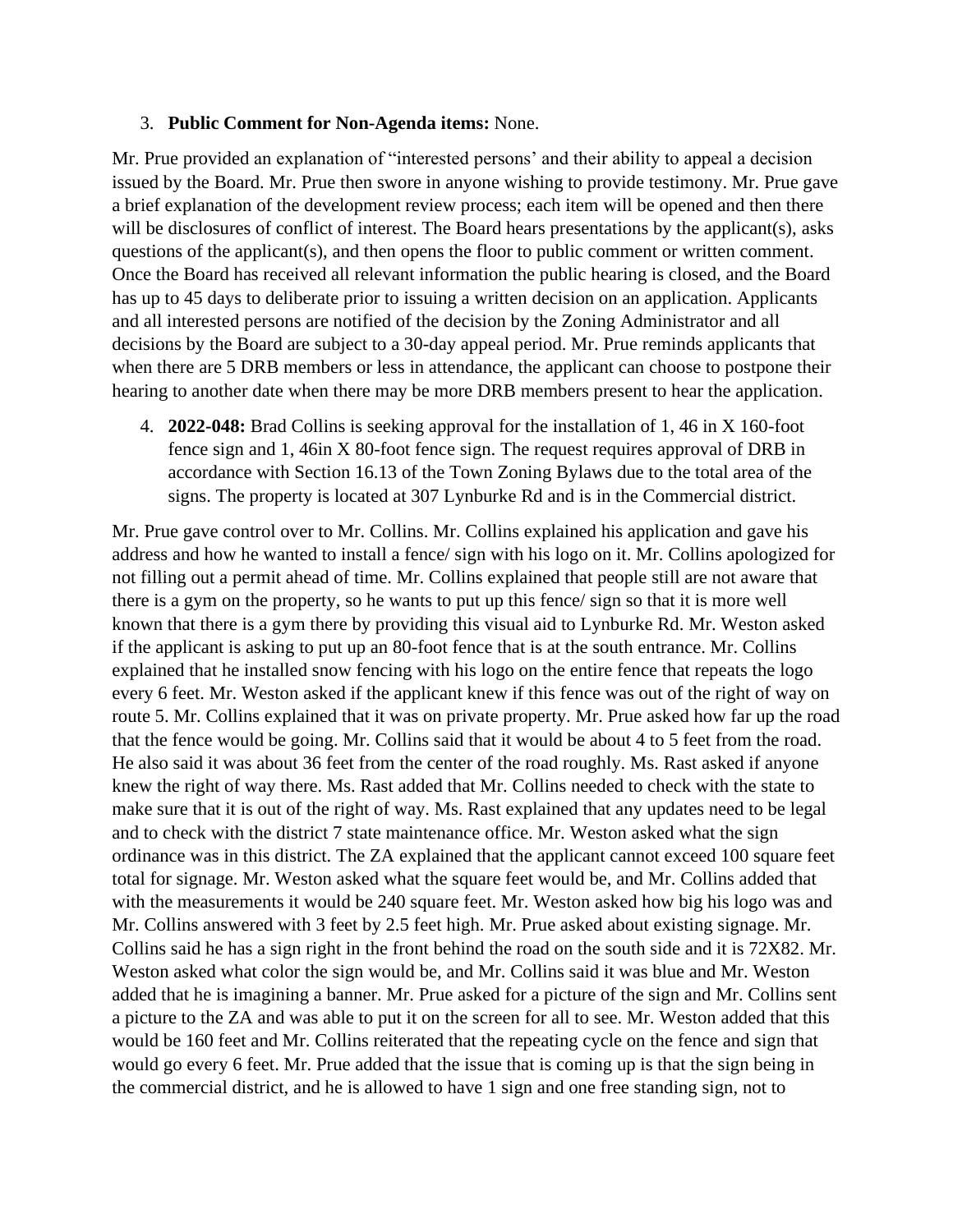exceed 100 square feet. Since the applicant already has 1, 24 square foot sign and the 1 allowable free-standing sign and with the fencing and if you only count the writing that would account for another 24 square feet. Mr. Prue added that you are way over the max allowable for signage. Mr. Collins asked why is there a restriction for someone to promote their business and Mr. Prue added that is a good question for the planning commission because they set the bylaws. Mr. Collins added that I am asking you because I want to figure this out so I can promote my business, he then added that effectively if you don't allow me to do this you are preventing me from making a living, I want you to be 100% aware of that. Mr. Prue answered that I am personally not doing anything to prevent you from making a living. Mr. Collins said that he is going far outside the bylaws and asked what the repercussions if he just put up the sign. Mr. Prue said they have not voted to approve or disapprove but if you decided to put the sign up then you would be in violation of an unknown fee and enforcement does not fall under the board, but it does for the ZA and the selectboard, but you would be asked to remove it if it is not approved. Mr. Collins said that he is getting an impression that it is not going to be approved. Mr. Prue said that it would be hard to approve due to the fact that the sign is over a hundred square feet over the max allowable signage requirements. Mr. Prue added that without going into deliberative session and not speaking for the board. Mr. Prue asked for anymore questions from the board. Ms. Rast added an explanation about why there are laws and the limits on everything within the town. Ms. Rast then apologized that this bit into Mr. Collins plans. Mr. Carpenter then explained that the signage bylaw is in the process of being rewritten but that the planning commission would be interested in comments and input. Ms. Rast explained that the planning commission is meeting next Wednesday at 6 if he wanted to attend. Mr. Prue asked for any questions or comments, there were none. Mr. Prue then called for a motion to close the public hearing. Motion made by Mr. Aiken and seconded by Mr. Carpenter. Passed unanimously.

**2022-003:** Judy Hughes is seeking final subdivision review of their property from 1 parcel to 2 parcels. Lot 1 will be 3.9 acres and lot 2 will be 32.9 acres. This will be their final subdivision plan. The plan requires DRB approval in accordance with Section 7.3 of the Town Zoning Bylaws. The property is in the Rural Residential district.

Mr. Prue gave control over to Mr. Poginy who was representing Judy Hughes in this matter. Mr. Weston asked about the stamped date and the ZA showed the date. Mr. Weston then asked about the description of the property pin corners. He then explained that this is a state statue and that it needed to show the height, description, and diameter for all pin corners. He explained that this is a state requirement, not a town requirement. Mr. Poginy explained that on the original survey submitted it is on there, but it did not get transferred to the new one. Mr. Prue asked for any questions from the public, there were none. Mr. Poginy asked if this needed to be rewritten and Mr. Prue said that it is possible, but we will discuss it during deliberative session. The ZA then explained the process of submission. Mr. Prue then called for a motion to close the public hearing, motion made by Mr. Aiken and seconded by Ms. Rast, passed unanimously.

## 5. **Other Business:**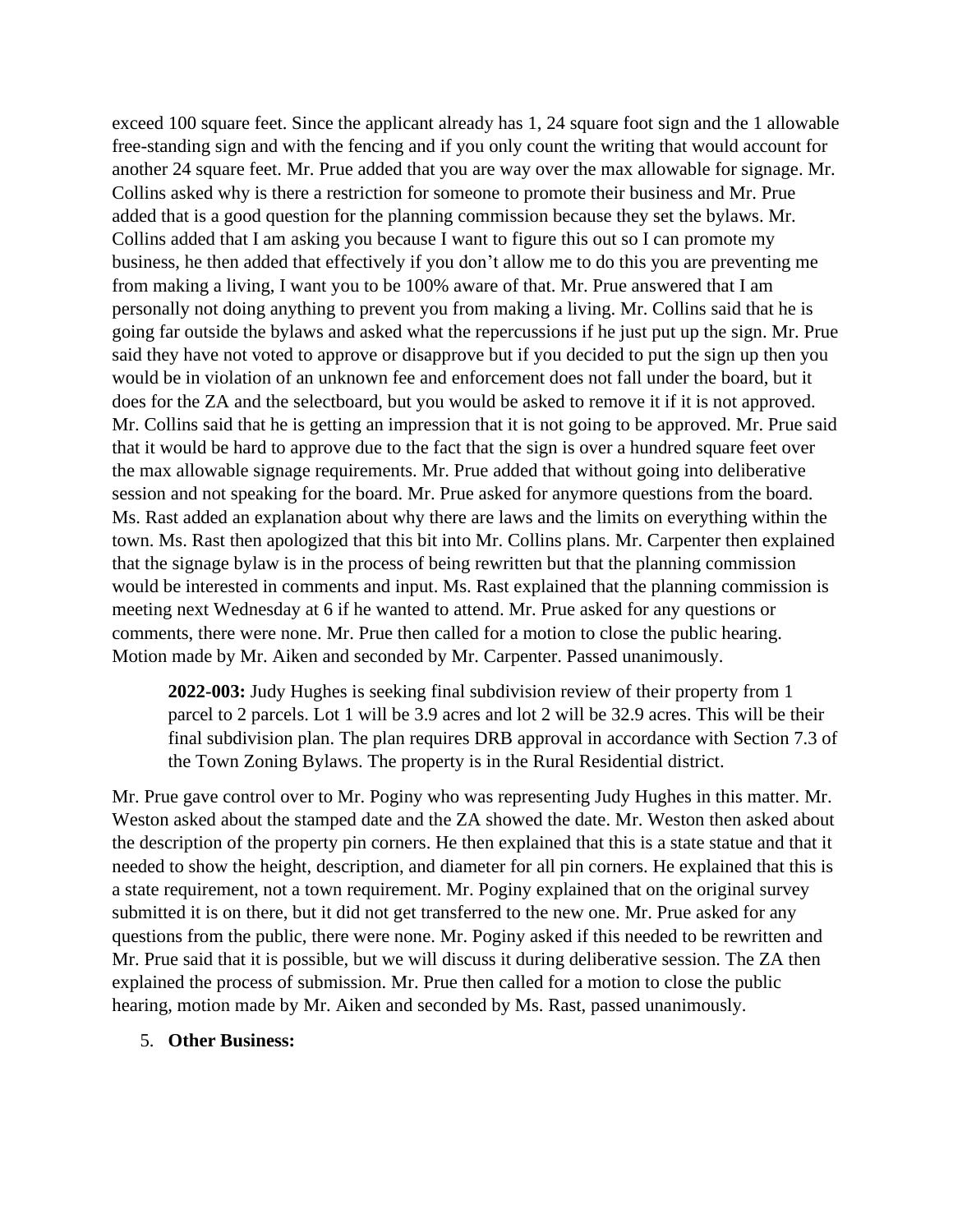**2022-050:** Ryan Grant is seeking a preliminary subdivision review of his property from 1 parcel to 2 parcels. This will be his preliminary subdivision plan. The plan requires DRB approval in accordance with Section 7.7 of the Town Zoning Bylaws. The property is located at 44 Northern Circle and is in the Industrial district.

Mr. Prue gave control over to Mr. Grant. Mr. Grant explained his application and his intentions. Mr. Grant said that he planned on building a house but wanted to start with the subdivision. He explained that his brother would own the property that bordered the property, and they would share a right of way. Mr. Prue asked about road frontage and a right of way. Mr. Grant said there would be a right of way and that he got along with his brother very well for a shared right of way. Mr. Prue said that they need to treat this as neighbors that do not know each other, a deeded right of way would be required for the subdivision. Mr. Prue explained the whole preliminary reasoning to try to save applicants a little money. Mr. Weston asked for a better picture and Mr. Prue explained about where route 5 is, regarding the proposed subdivision. Mr. Weston asked about location and that a 50 foot right of way was required. Mr. Carpenter asked if Northern Circle was a town road and Mr. Prue explained that it was a named driveway and considered a private road. Mr. Weston explained that the state requires 500 feet from the boundary and if they did not meet that then they would have to get a wastewater amendment. Mr. Weston explained about a back up system for wastewater which is a state requirement. Mr. Prue asked for any comments from the public, there were none.

**2022-056:** Stanley and Sylvia Langmaid are seeking a preliminary subdivision review of their property from 1 parcel to 5 parcels. Lot 1 will be 283 acres, Lot 2 will be 8.30 acres, lot 3 will be 10.55 acres, lot 4 will be 7.88 acres and lot 5 will be 10.47 acres. This will be their preliminary subdivision plan. The plan requires DRB approval in accordance with Section 7.7 of the Town Zoning Bylaws. The property is located at 231 Orleans Lane and is in the Rural Residential district.

Mr. Prue gave control over to the Langmaids, they were not present so Mr. Weston from the board spoke on their behalf. Mr. Weston explained the survey map and the intentions as per the application. Mr. Weston explained the overall map that was located on the left-hand side and how it is off Burrington bridge road. He also explained that there were houses all over the property. Mr. Prue asked how you get to the house on lot 2 and Mr. Weston said that it has not sketched in the driveway, yet which will be done on the final submission. Mr. Weston explained about the dimensions of the new subdivisions and that the Langmaids would be retaining the remaining land. Mr. Prue asked about the right of way that was not on the map yet and Mr. Weston added that they will get that clarified. Mr. Prue added that there needs to be a deeded right of ways for properties. Mr. Carpenter said that if you look at google maps you will see the right of way, but Mr. Weston added that it has just not been written in on the survey as of yet for this preliminary plan. Mr. Weston said that he would remind the Langmaids that they need to find out where the town road ends on the property. Mr. Weston added that there are power lines that go all through there. Mr. Prue asked for any comments from the public, there were none.